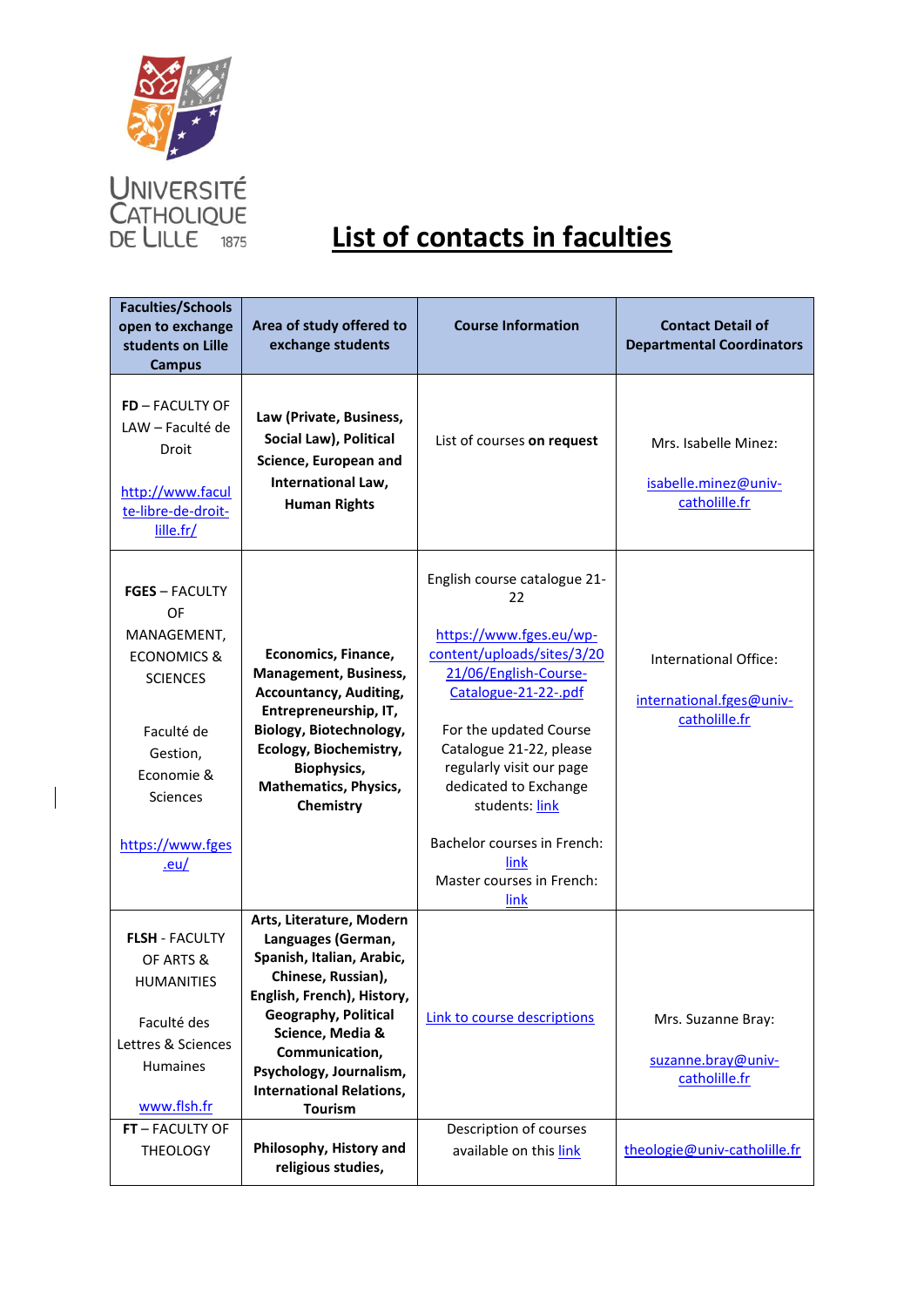

| Faculté de         | Theology, Bible,                              | <b>Open to students speaking</b>                 |                                          |
|--------------------|-----------------------------------------------|--------------------------------------------------|------------------------------------------|
| Théologie          | <b>Classical Languages, Art</b>               | <b>French fluently: CEFR level</b>               |                                          |
| https://theologie- |                                               | <b>B2</b>                                        |                                          |
| catholille.fr/     |                                               |                                                  |                                          |
|                    |                                               |                                                  |                                          |
| ISTC - College of  | Communication,<br><b>Marketing and Public</b> | Description of courses<br>available on this link | Mrs. Julie Bergues:                      |
| Communication      | relations                                     |                                                  | julie.bergues@istc.fr                    |
| http://www.istc.f  |                                               |                                                  |                                          |
| r/                 |                                               |                                                  |                                          |
| FMM - Faculty of   | Medicine, Health, Public                      | Courses in French. List on                       | Mrs. Karine Zaborowski                   |
| Medicine and       | Health, Midwidfery                            | request                                          | karine.zaborowski@univ-                  |
| Midwifery          |                                               |                                                  | catholille.fr                            |
|                    |                                               | ISL:                                             |                                          |
|                    |                                               | BA Social Work (first and                        | Mrs. Estelle Soudant-                    |
|                    |                                               | second year                                      | Depelchin:                               |
| <b>ISL-IUSS</b>    |                                               | only): https://www.instituts                     |                                          |
|                    | Social Work - Health and                      | ociallille.fr/formation-deass/                   | estelle.soudant@institut-                |
| Institut Social de | social care                                   | <b>BA Sociology (s3 and S5</b><br>only):         | social-lille.fr                          |
| Lille              |                                               | https://www.institutsociallill                   |                                          |
|                    | Open to students                              | e.fr/licence-sociologie/                         |                                          |
| http://www.instit  | speaking French                               |                                                  |                                          |
| ut-social-lille.fr | fluently: CEFR level B2                       |                                                  | Mrs. Anne Gavory                         |
|                    |                                               | <b>IUSS:</b>                                     |                                          |
|                    |                                               | BA Health and social care                        | anne.gavory@institut-<br>social-lille.fr |
|                    |                                               | (S5):<br>https://www.iu2s.fr/licence-            |                                          |
|                    |                                               | sante-social/                                    |                                          |
|                    |                                               | <b>Bachelor Programs:</b>                        |                                          |
|                    |                                               |                                                  |                                          |
| $ESPOL -$          | <b>Political Sciences, Social</b>             | <b>BA Political Science follow</b>               | Mrs. Oliwia Baran:                       |
| European School    | Sciences, European                            | this link: https://espol-                        | oliwia.baran@univ-                       |
| of Political and   | <b>Studies, International</b>                 | lille.eu/en/bachelors-                           | catholille.fr                            |
| Social Sciences    | <b>Relations</b>                              | degree-in-political-sciences/                    |                                          |
|                    |                                               | <b>BA International Relations</b>                |                                          |
| http://espol-      |                                               | follow this link:                                | Mr. Robin Casteleyn:                     |
| lille.eu/en/       |                                               | https://espol-                                   | robin.casteleyn@univ-                    |
|                    |                                               | lille.eu/en/bachelors-                           | catholille.fr / espol-                   |
|                    |                                               | degree-in-international-                         | incoming@univ-catholille.fr              |
|                    |                                               | relations/                                       |                                          |
|                    |                                               |                                                  |                                          |
|                    |                                               | <b>Master programs:</b>                          |                                          |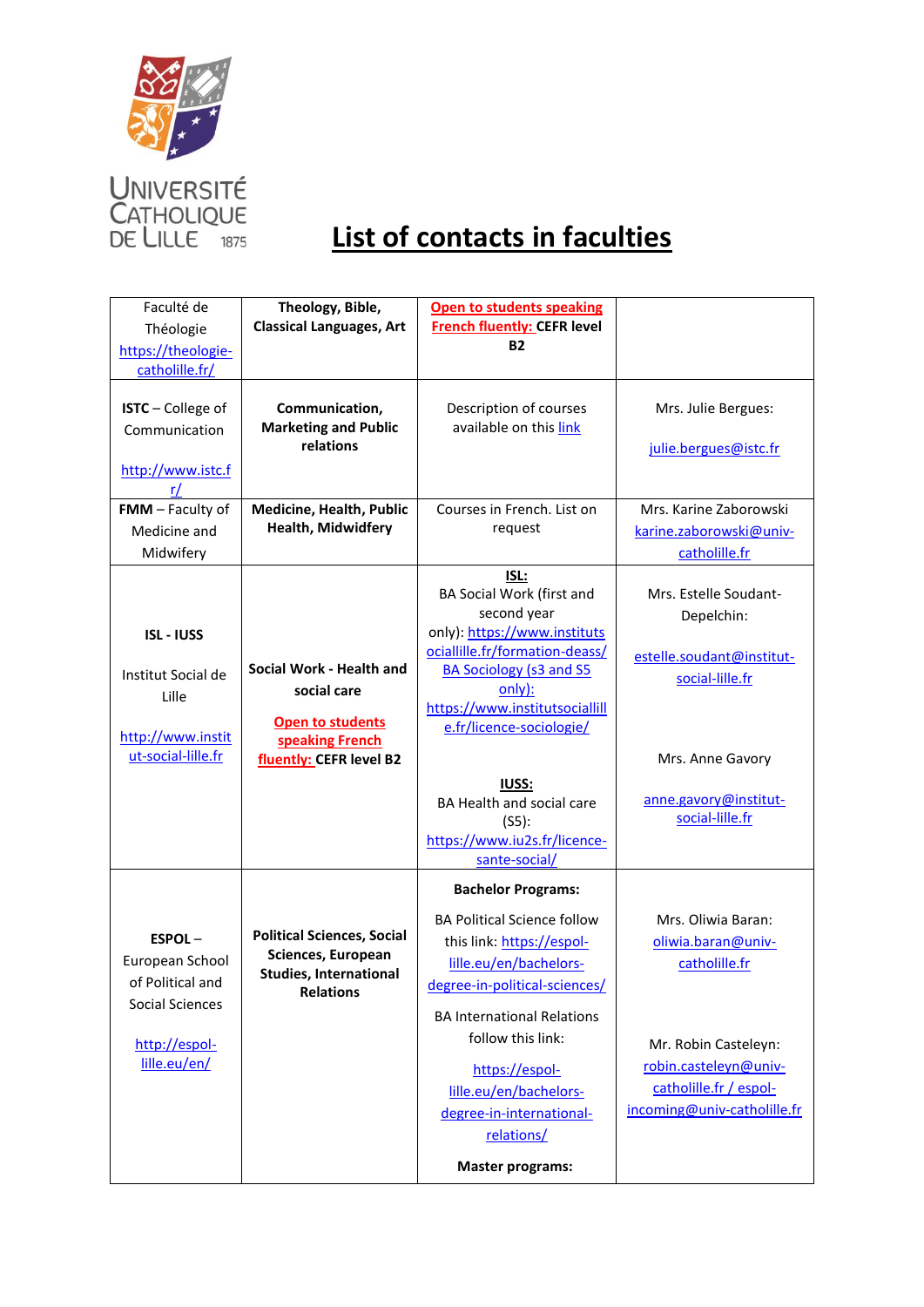

|                        |                                                     | Master in International and |                             |
|------------------------|-----------------------------------------------------|-----------------------------|-----------------------------|
|                        |                                                     | <b>Security Politics:</b>   |                             |
|                        |                                                     | https://espol-              |                             |
|                        |                                                     | lille.eu/en/master-         |                             |
|                        |                                                     | international-and-security- |                             |
|                        |                                                     |                             |                             |
|                        |                                                     | politics/                   |                             |
|                        |                                                     |                             |                             |
|                        |                                                     | Master in Global and        |                             |
|                        |                                                     | European Politics:          |                             |
|                        |                                                     | https://espol-              |                             |
|                        |                                                     | lille.eu/en/master-global-  |                             |
|                        |                                                     | and-european-politics/      |                             |
|                        |                                                     |                             |                             |
|                        |                                                     | Master in Food Politics and |                             |
|                        |                                                     | Sustainable Development:    |                             |
|                        |                                                     | https://espol-              |                             |
|                        |                                                     | lille.eu/en/master-food-    |                             |
|                        |                                                     | politics-and-sustainable-   |                             |
|                        |                                                     | development/                |                             |
|                        | <b>Accounting, Personal</b>                         |                             |                             |
|                        | Development,                                        |                             |                             |
|                        | <b>Economics, Innovation</b>                        |                             |                             |
|                        | and Entrepreneurship,                               |                             |                             |
|                        | Finance, Human                                      |                             |                             |
|                        | <b>Resources Management,</b>                        | Download LILLE course lists |                             |
| <b>IESEG</b> School of | <b>International Business</b>                       | and syllabus for exchange   |                             |
| Management             | and Economics,                                      | students here. (within      | Mr. Pascal Ameye:           |
| http://www.ieseg.      | Interculturality, Law,                              | Grande Ecole Program only;  | p.ameye@ieseg.fr            |
| fr/en/                 | <b>Management in</b><br><b>Information Systems,</b> | bachelor and master level)  |                             |
|                        | <b>Marketing, Negotiation</b>                       |                             |                             |
|                        | and Sales Management,                               | Courses in English only     |                             |
|                        | <b>Operations</b>                                   |                             |                             |
|                        | <b>Management</b>                                   |                             |                             |
|                        | <b>Quantitative Methods,</b>                        |                             |                             |
|                        | <b>Strategy and Corporate</b>                       |                             |                             |
|                        | <b>Social Responsibility</b>                        |                             |                             |
|                        | <b>International Business</b>                       |                             |                             |
| <b>ESTICE</b>          | and                                                 |                             | Mrs. Lucie Vasseur:         |
| International          | Languages (English,                                 |                             |                             |
| Management             | Spanish, German,                                    | Link to course descriptions | lucie.vasseur@espas-estice- |
|                        | Russian, Chinese,                                   |                             | icm.fr                      |
|                        | Portuguese),                                        |                             |                             |